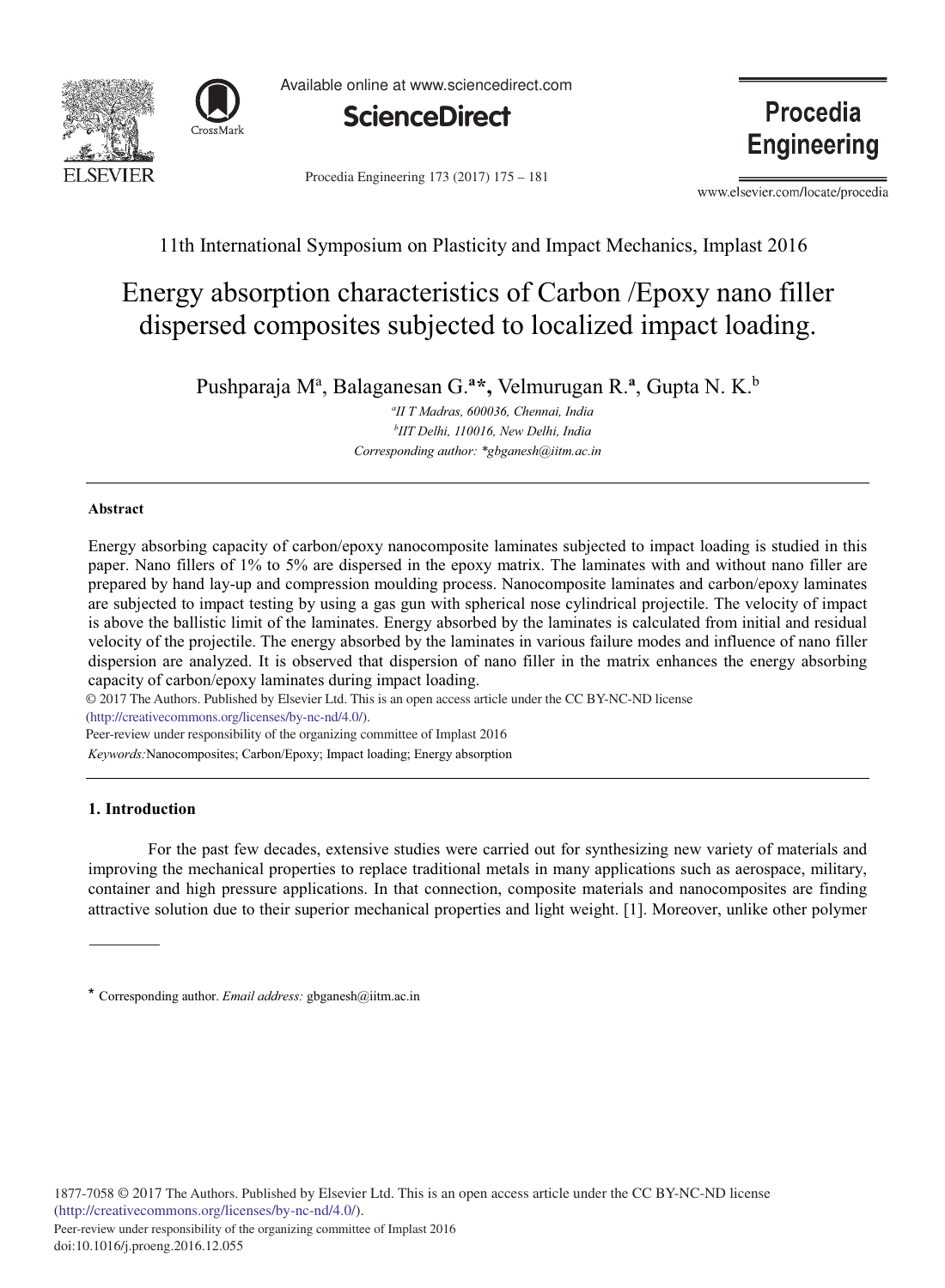composites, carbon fiber reinforced composites exhibit excellent damping properties, enhanced electrical, high resistance, thermal conductivity, rigidity and lower density and also uses of CFRP(Carbon Fiber Reinforced Plastics) are inexorable in protective structures and high pressure applications. However, these phenomena aren't sufficient enough to conclude the promising design criteria for material to replace the traditional materials, since polymer composites are brittle in nature. Also, on account of poor performance in dynamic loading conditions and absorb mechanical energy through only elastic behavior [2], investigating impact resistance and ability of absorbing energy would be one of the important manifestations to achieve the desire improvements [3].

Impact damages are vulnerable threats to polymer composites material's structural integrity that even causes invisible interlaminar damages to visible penetration of the targets, depending on target speed and type [4]. Unlike, low speed impact events, as reported in [5], in the ballistic impact events, contact time between target and structure is comparatively very less and induces localized damage in the laminate. At the impact of velocity below the ballistic limit, vibration of target laminate absorbs more energy than the failure of laminate in delamination and matrix crack [6]. The energy absorbed by the laminates above the ballistic velocity is due to failure of fibers, deformation of secondary fibers, delamination and matrix crack in delaminated area [7].

The mechanical properties of CFRP can be enriched by hybridization of active matrix system with micro or nano fillers reinforcements such as nano clay, Al2O3, CNT and etc., [8]. Addition of nano fillers in composite materials increases interlaminar strength with lower percentage of filler dispersion in the matrix [9]. On other hand, increasing these phenomena serves in increasing mechanical properties as well as impact resistance and energy absorption capacity. Very first study on nano fillers reinforced composites materials performed by Toyota Central Research Laboratories and proved that intercalating polymer into silica layers provided strong interface between organic and inorganic phases that leads to considerable improvements on mechanical properties [10]. Yuvan et al. studied nano fillers dispersed CFRP and reported that montmorillonite nano clay modified TGDDM epoxy system increase the interlaminar fracture toughness by 85 % when 4% nano clay dispersed in matrix. Also small amount of nano clay presence increase the flexural strength by 38% [11]. Velmurugan et al., demonstrated a comparison study between modified and unmodified nano Garamite as filler elements in epoxy that revealed homogenously dispersed orgono clay and unmodified clay improved hardness, mechanical properties, thermal properties and stiffness. Moreover, Considerable improved properties are estimated in modified orgonoclay dispersed epoxy system compares with unmodified clay. They also reported that treated montmorillonite dispersed epoxy resin system and composites possess superior tensile strength over unmodified clay dispersed epoxy resin system [12]. Balaganesan et al. investigated energy absorbing mechanism of nanoclay loaded glass fiber reinforced composites (GFRP) elaborately and they confirmed that addition of nanoclay act as a secondary fibers and improves energy absorption capacity and ballistic limits in dynamic loading [13] and also optimum loading of 5% nano clay in GFRP is absorbed more energy and deformation of laminates absorb 70% of projectile energy irrespective of projectile velocity and nano clay loading [14]. Kosar Iqbal at al. verified the influence of nano fillers in CFRP under low speed impact events and they reported that nano clay presence brought significant improvement in damage tolerance and impact resistance [15]. There are limited studies on ballistic impact of carbon fiber reinforced nano composites.

The purpose of this article is to investigating the influence of nano particles in ballistic performance and energy absorption behavior of carbon fiber reinforced composite materials. Nano fillers of 1% to 5% are dispersed in the epoxy matrix. The laminates with and without nano filler are prepared by hand lay-up and compression moulding process. Nanocomposite laminates and carbon/epoxy laminates are subjected to impact testing by using a gas gun with spherical nose cylindrical projectile. The velocity of impact is above the ballistic limit of the laminates. Energy absorbed by the laminates is calculated from initial and residual velocity of the projectile. The energy absorbed by the laminates in various failure modes and influence of nano filler dispersion are analyzed.

# Nomenclature

 $E_{frac}$ Energy absorbed by tensile failure Energy absorbed due to deformation  $E_{defv}$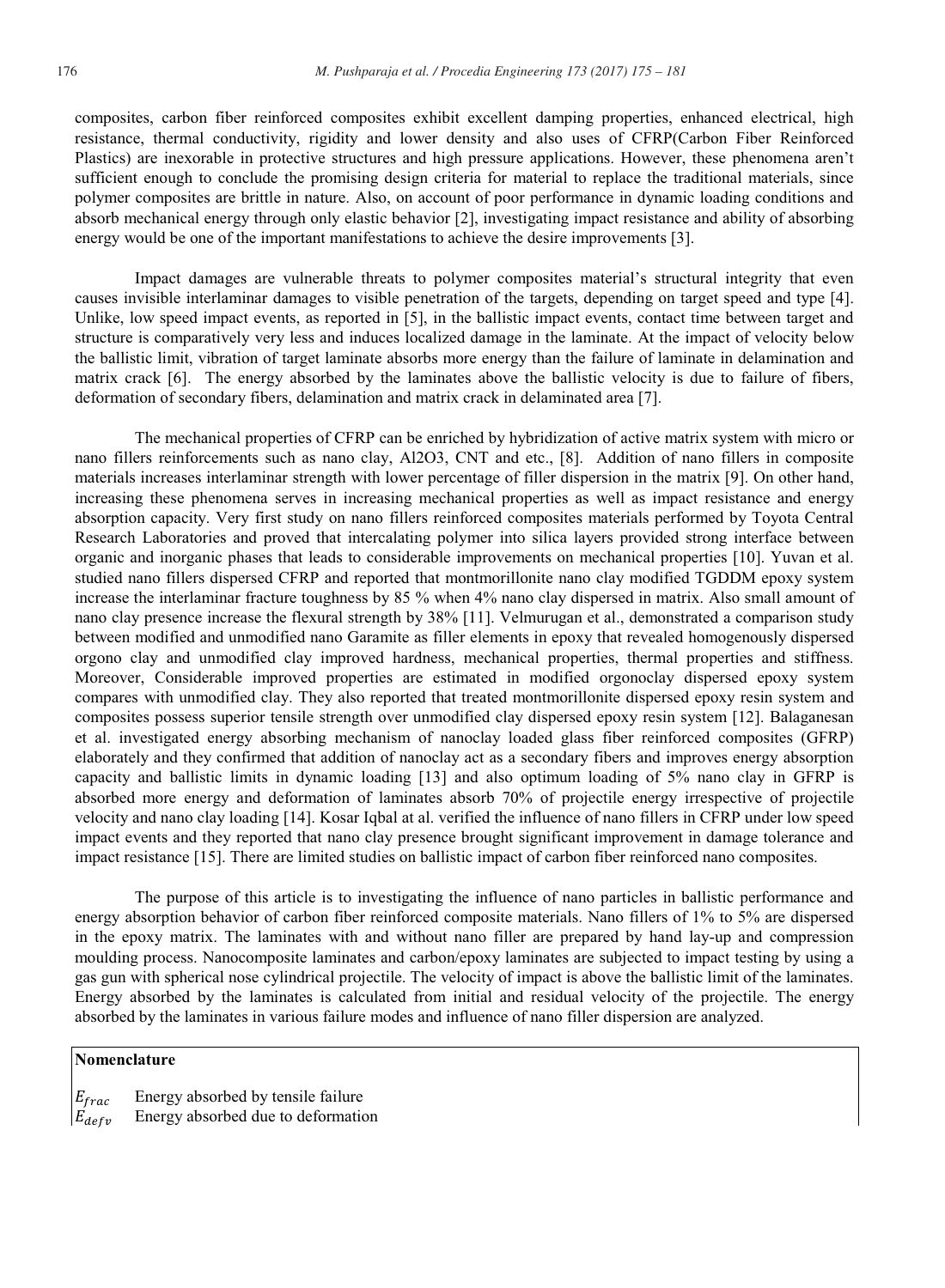Energy absorbed due to delamination  $E_{delam}$  $G_{II_C}$ Critical strain energy release rate in mode II  $\sigma_{\rm s}(\varepsilon_{\rm s})$ Equation of stress-stain function curve

#### 2. Experiments

Epoxy resin Araldite LY 556 and hardener HY 551 were used as an active matrix system for fabrication of specimens in which woven roving mat carbon fiber of 610gsm was used as a reinforced materials. Epoxy system was dispersed with 0%, 1%, 3% and 5% of Garamite 1958 nano clay purchased from Southern Clay Products, USA. Mechanical shear mixer was used for dispersing nano clay in the epoxy system and was maintained at 750 RPM for two hours for better dispersion. The size and the properties of clay were discussed in our earlier study [13]. Six layered laminates were prepared and 3mm thickness was obtained. Specimens were cut into 150 X 150 mm plates by using band saw.

Single stage gas gun was used to conduct projectile impact on the laminates at impact velocity 110m/s and 125m/s. Spherical nose cylindrical projectile of diameter 9.5mm and mass of 8.4g was used for the study. Specimens were rigidly clamped in all four sides along in the fixture. High speed camera was used to capture projectile trajectories and also used to capture initial and residual velocities of the projectiles.

# 3. Energy Absorbed by the laminates

The energy absorbed by the laminates during impact is mathematically analysed. The analysis is based on energy absorption principle. Incident energy of the projectile is absorbed by the target during impact in several energy absorbing and damage mechanisms.

Energy lost by the projectile during impact is

$$
E_l = KE_i - KE_f \tag{1}
$$

Where,  $KE_f$  is kinetic energy of the projectile after impact and  $KE_i$  is kinetic energy of the projectile before impact. The energy lost by the projectile is absorbed by the laminates due to tensile failure of primary fibres, deformation of secondary fibres and delamination.

The total energy absorbed due to tensile failure is given by,

$$
E_{frac} = v \int_0^{\varepsilon_0} \sigma(\varepsilon) d\varepsilon \tag{2}
$$

where,  $\sigma(\varepsilon)$  is equation of stress-stain function curve, v is the volume of primary fibres subjected to tensile failure and  $\varepsilon_0$  is failure strain of the primary fibers at the point of impact.

The fibres in deformed zone are subjected to variation in strain according to their position from the point of impact. The fibres close to impact point experience a strain equal to tensile failure strain. The fibres which are far away from the impact point are strained to the least. The energy absorbed by the deformation of the laminate per unit volume  $(E_{defv})$  is the area under the stress-strain curve up to elastic limit.

$$
E_{defv} = \int_0^{z_S} \sigma_s(\varepsilon_s) d\varepsilon_s \tag{3}
$$

Where,  $\sigma_s(\varepsilon_s)$  is equation of stress-stain function curve within elastic limit,  $\varepsilon_s$  is strain in elastic limit. The energy absorbed in delamination is given by,

$$
E_{\text{delam}} = A_d G_{II_c} \tag{4}
$$

Where,  $G_{II_c}$  is critical strain energy release rate in mode II and  $A_d$  is area of delamination.

### **3. Results and Discussion**

#### 3.1. Energy absorption behavior

Experiments were conducted to find the ballistic performance of laminates. Impact testing were done at projectile velocities 110m/s and 125 m/s on carbon reinforced nanocomposite laminates. Corresponding kinetic energy of the projectiles are 48.4J and 65.6J. The initial and residual velocities of projectile were predicted from the images of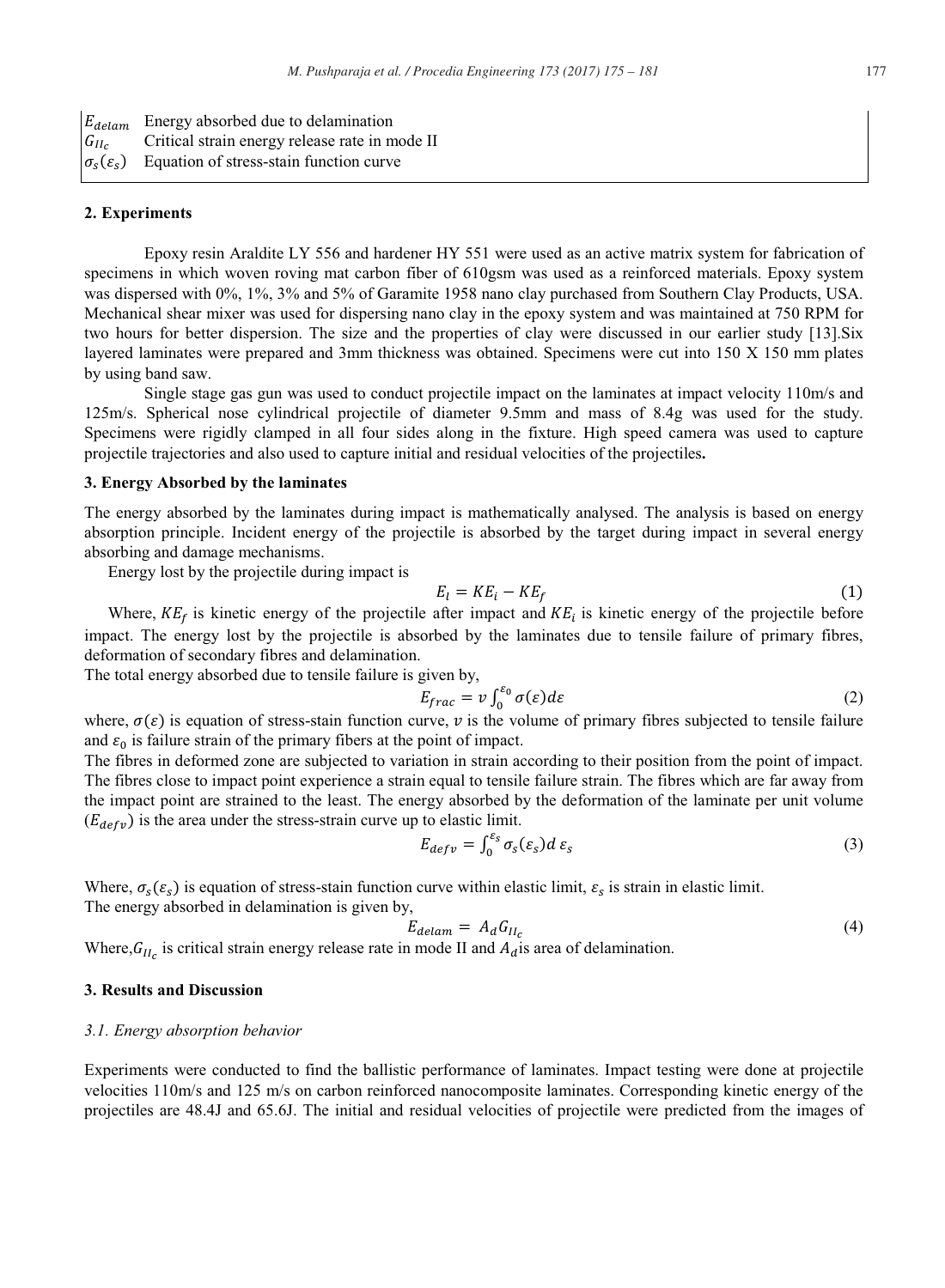high speed camera. Energy lost of projectile was calculated from initial and residual velocity of projectile. It is made an assumption that energy lost by the projectile is equal to energy absorption of the laminate.

Fig. 1 shows the energy absorption of laminates with and without clay when subjected to impact velocities 110m/s and 125m/s. For the laminates without clay, the energy absorbed at 110 m/s is higher than the laminate subjected to impact at 125 m/s. The dispersion of clay in the epoxy matrix enhances the energy absorption of the laminates during impact. Laminate with 3% clay absorbs 75% higher than the laminate without clay when subjected to impact at 110 m/s. For the laminate with 5% clay, the energy absorption is less than the laminate with 3% clay, at the same time it is 65% higher than the laminate without clay. This is due to presence of clay in the epoxy matrix which acts as secondary reinforcement with the matrix system. The same trend is observed when the laminates subjected to impact at 125 m/s. But the energy absorption at 125 m/s is marginally les when compare to impact velocity at  $110 \text{ m/s}$ . This is due to less contact duration and saturation of energy absorption in the laminate.



Fig. 1. Energy absorption behavior of 3mm virgin CFRP and nanoclay loaded CFRP.

XRD results interpreted for the dispersion of clay in our earlier study [13]. It is observed in XRD tests that the laminate up to 3% clay does not show any reflection peak which is due to exfoliated nano formation. In exfoliated structure, the area of contact between the polymer and nano filler is more which enhances the energy transfer between the polymer and filler. The improvement in energy absorption is observed up to 3% clay, but there is decrease in energy absorption for the laminate with 5% clay. This is due to agglomerated structure in the matrix with 5% clay.

#### 3.2. Energy absorbed by delamination of the laminates

Figs. 2-4 show for the laminates with and without clay subjected impact at 125 m/s. It is observed that the damage of the laminates is due to tensile failure of the fibers and delamination. The failure of fibers is observed in the warp and weft direction of WRM and at the point of impact. These fibers are subjected to failure strain. The fibers in the other region are subjected strain values within elastic limit. The fibers close to boundary is subjected least value when compare to fibers close to impact point. Fig. 2 shows for the laminate without clay when subjected impact at 125 m/s. The delamination area is about 500 mm<sup>2</sup>. Fig. 3 shows for the laminate with 1% clay when subjected to impact at 125m/s. It is observed that the delamination area increases for the increase in dispersion of clay in the matrix system. The delamination area of the laminate with 3% clay is about 1750 mm<sup>2</sup>. This is seen in Fig. 4. This is about three times higher than the laminate without clay. This increase in delamination area increases the energy absorption of the laminate during perforation.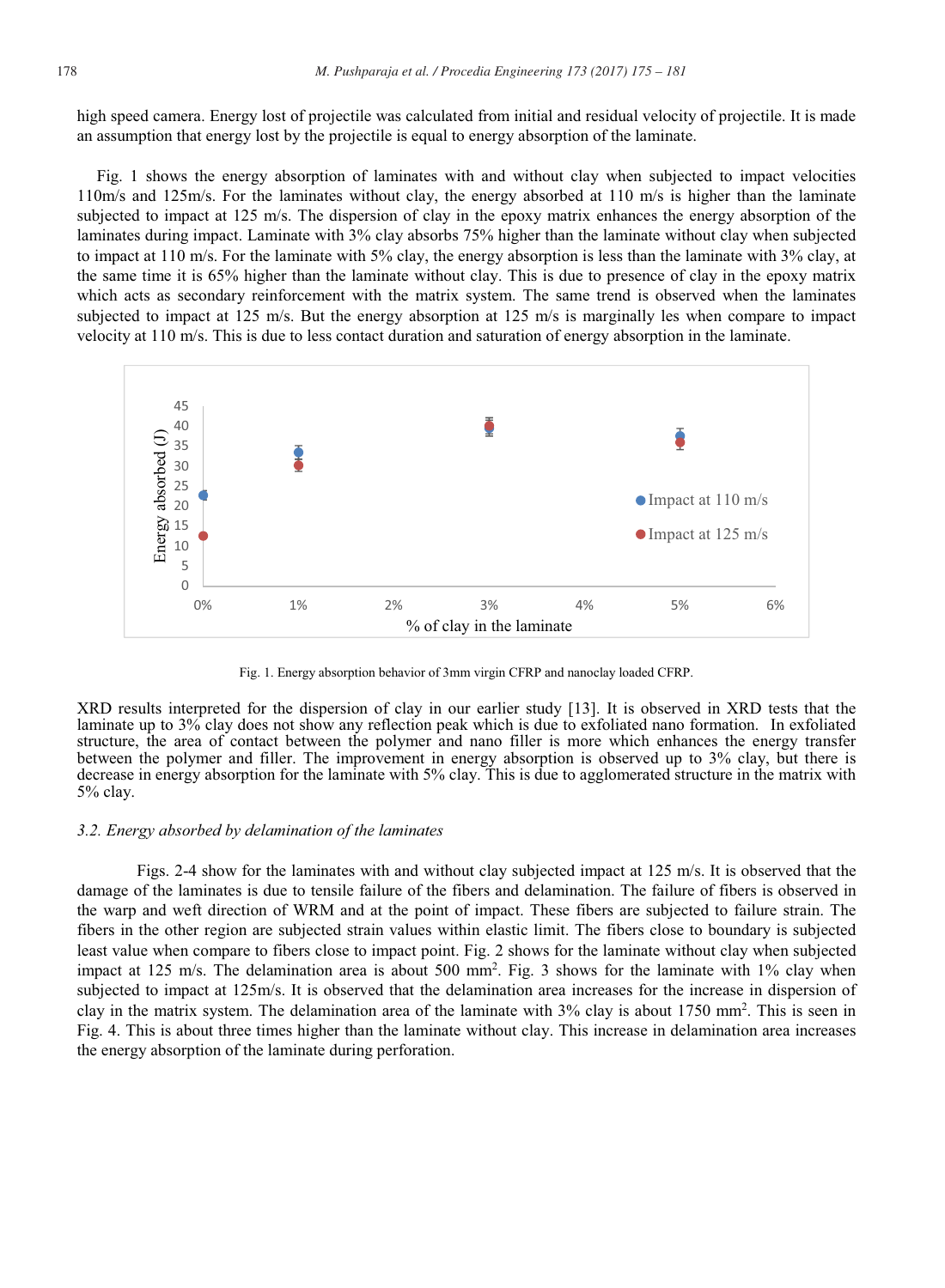

Fig 2. (a) Front and (b) Rear view of 3mm laminates without clay after the experiment of  $125 \text{ m/s}$  impact event.



Fig 3. (a) Front and (b) Rear view of 3mm laminates with  $1\%$  clay after the experiment of  $125 \text{ m/s}$  impact event.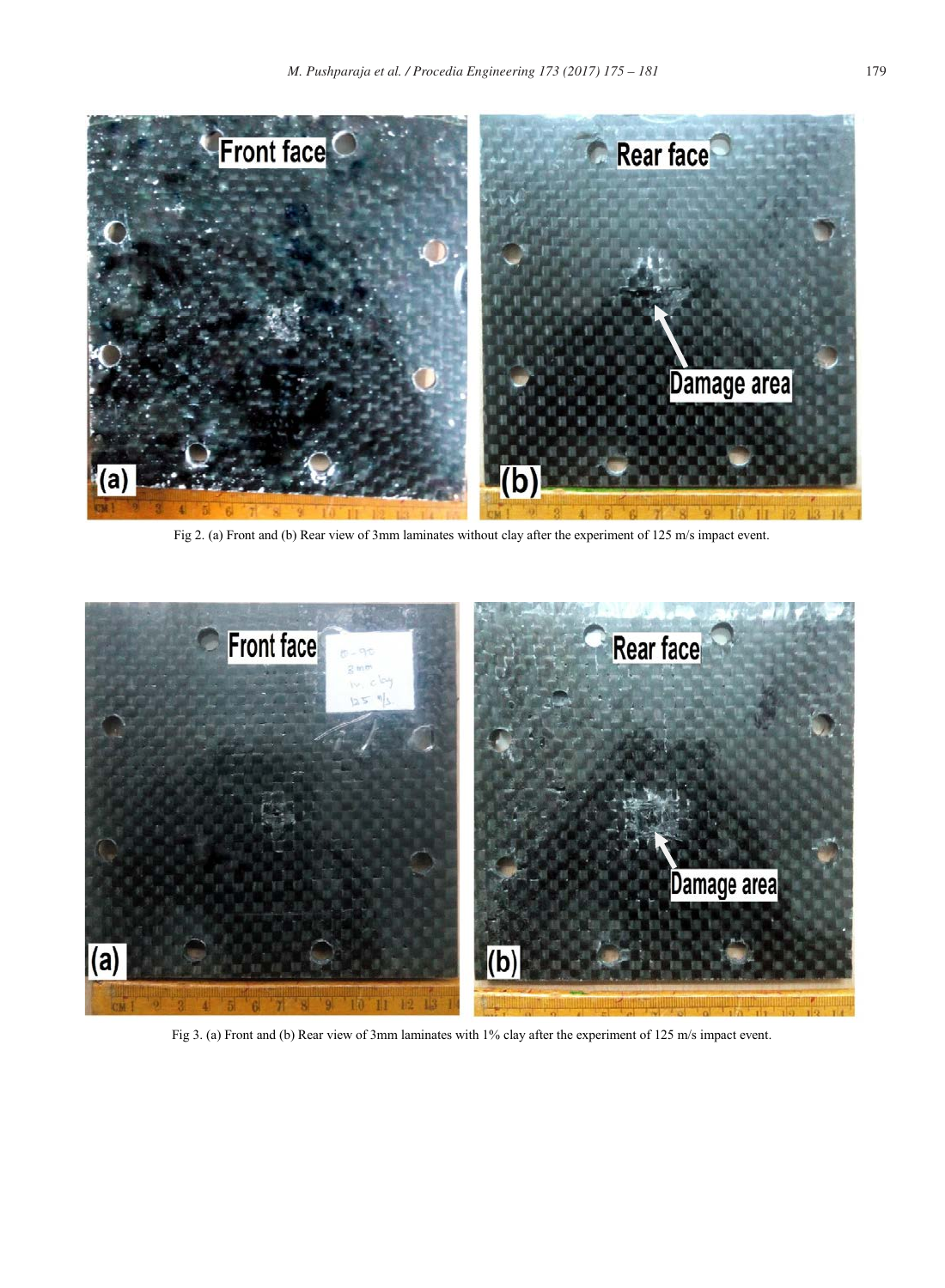

Fig 4. (a) Front and (b) Rear view of 3mm laminates with 3% clay after the experiment of 125 m/s impact event.

The energy absorbed by the laminates during impact is due to tensile failure, deformation and delamination. The values are calculated based Eqns.  $(2) - (4)$ . The variation between laminates with and without clay in tensile failure and deformation is due to variation in stiffness and strength of the laminate. Fig. 5 shows for the energy absorption of the laminates with and without clay when subjected to impact at 110 m/s and 125 m/s. The laminate with 3% absorb 4 times higher than the laminate without clay when subjected to impact at 110 m/s. For impact at 125 m/s, the energy absorbed due to delamination is 3.5 times higher than the laminate without clay. The clay dispersion enhances stiffness and strength of the laminate and as well as support for better energy absorption in dynamic loading conditions. This is due to secondary reinforcement of nano scale fibres in the matrix. The increase area between nano filler and the matrix absorbs energy in various failure mechanisms within the matrix. The mechanisms are stretching, torsion and bending nano filler within matrix.



Fig. 5. Energy absorbed by the laminates with and without clay in delamination